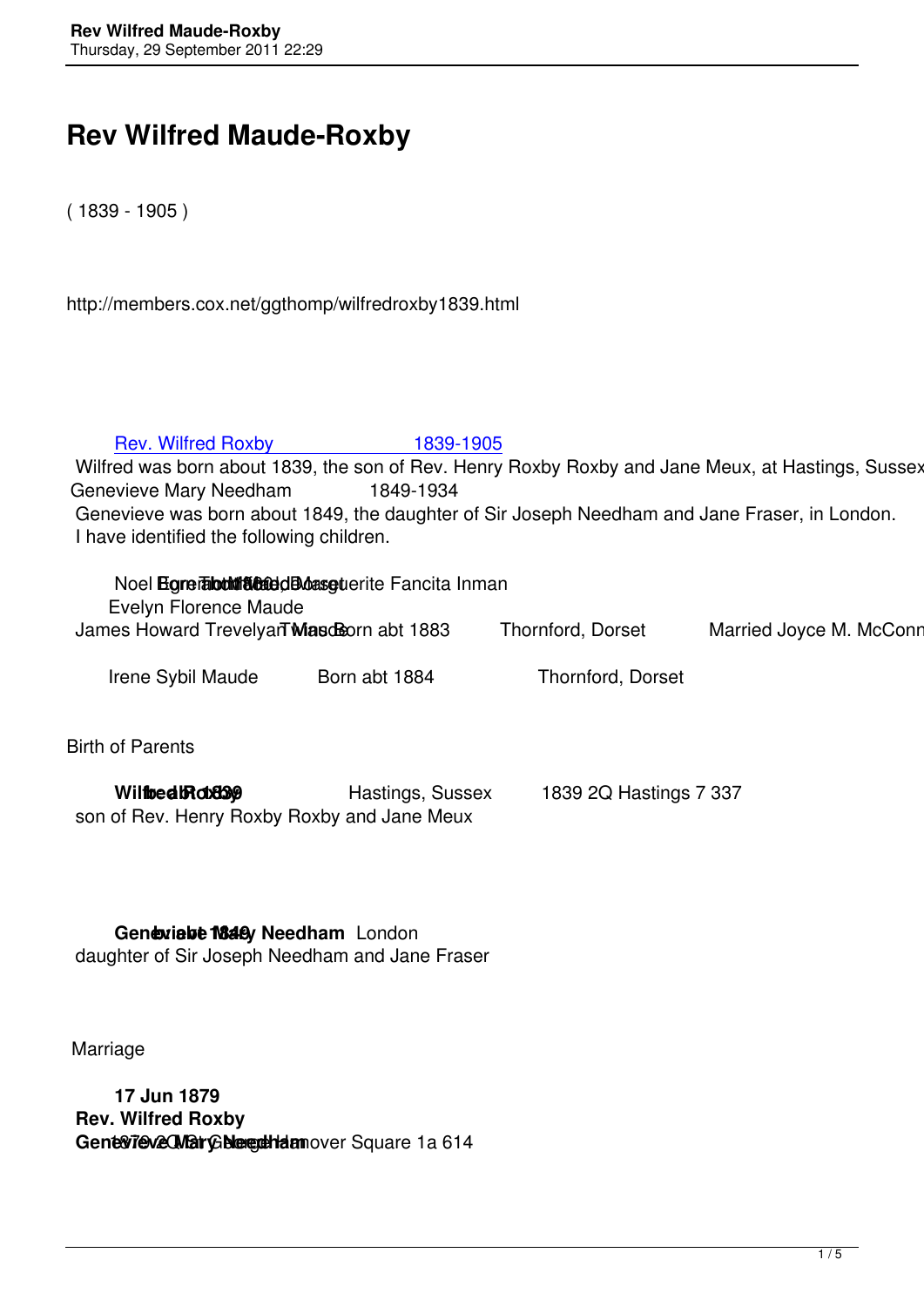The Times, Wednesday, Jun 18, 1879 **MARRIAGES**

On the 17th, inst., at St. Resorg/eilstelda Rooxley Square ectoptics Record for the national Assemption the legislation

Children

**Noel Egabtnt BadMaude Roxby** hornford, Dorset 1880 3Q Sherborne 5a 360 son of Rev. Wilfred Roxby and Genevieve Mary Needham

**1881 Census** RG11-2116 **4 April 1881 Thornford, Dorset**

 Rectory House Wilfred Roxby Genevieve (Wife) Noel E. M. Jane Needham (MothLaw)(M) Plus Ag<sub>8</sub>et vants Age 31 Age 9 Mon Age 62 are of Thornford

Wife bastings bs. Needham London **Thornford** Lo**ßdesex**  Middlesex Dorset Middlessex9 abt 1849 abt 1880 abt 1819

**Evelyor Elatre 888 Maude Rox by ornford, Dorset 1883 1Q Sherborne 5a 371**  twin daughter of Rev. Wilfred Roxby and Genevieve Mary Needham **James: Howa&d3Trevelyan Maund Roxby Dorset 1883 1Q Sherborne 5a 371** twin son of Rev. Wilfred Roxby and Genevieve Mary Needham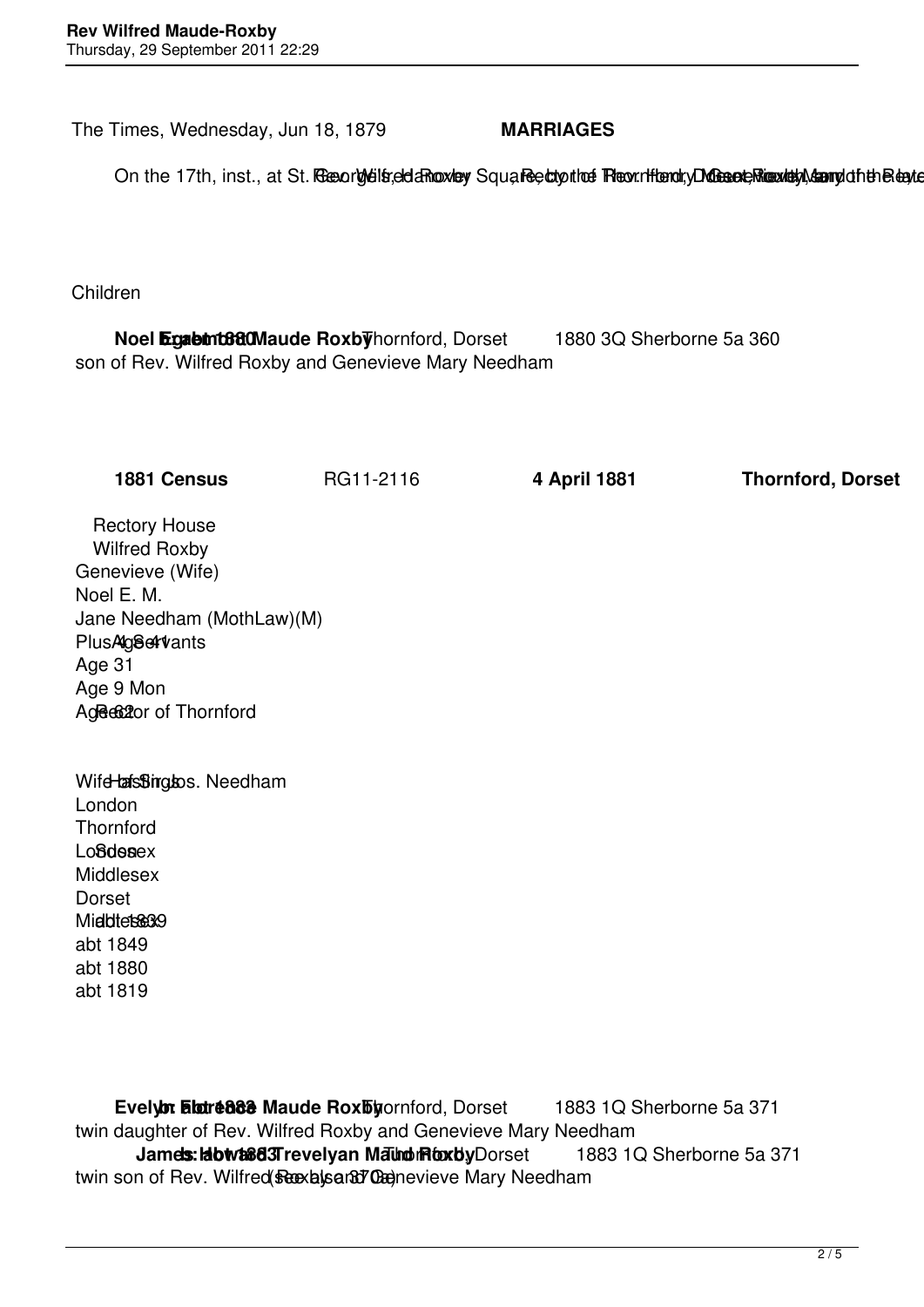**Irenet Syabit MBBAde Roxby** Thornford, Dorset 1884 4Q Sherborne 5a 368 daughter of Rev. Wilfred Roxby and Genevieve Mary Needham

**1891 Census** RG12-1657 **6 April 1891 Thornford, Dorset**

 The Rectory Wilfred Roxby Genevieve M. (Wife) Noel E. M. Evelyn F. M. James H. T. M. Irene S. M. Plus 508 & Vants Age 41 Age 10 Age 8 Age 8 Age est blastings enford Barnes **Thornford Thornford Thornford Th**Susfsex Surrey Dorset Dorset Dorset Doabett 839 abt 1849 abt 1880 abt 1883 abt 1883 abt 1884

**1901 Census RG13-1475 1 April 1901 Godmanchester, Hunting Commanchester**, Hunting

 Vicarage Arthur Sloman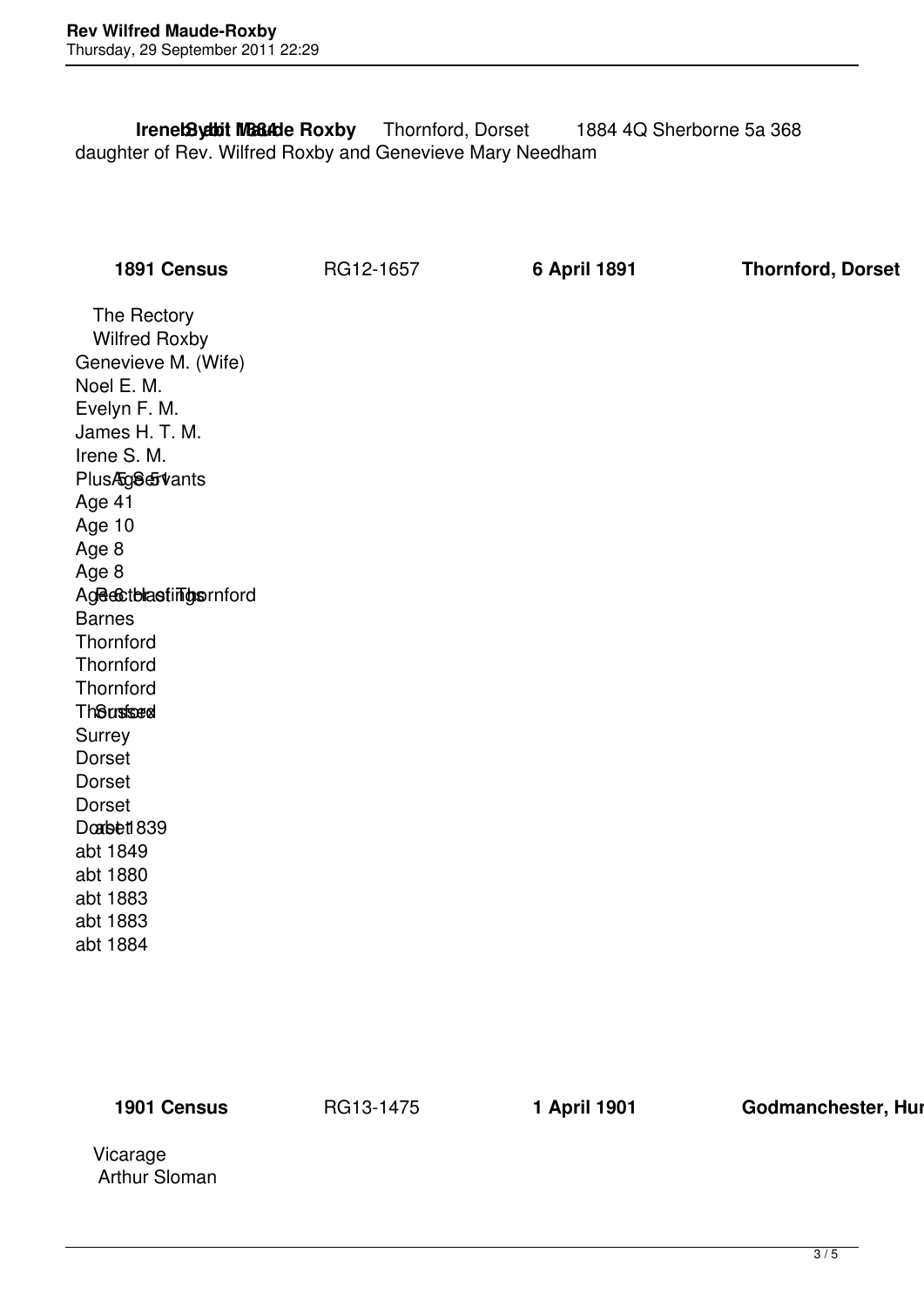Elizabeth (Wife) Helena Penride (MothLaw)(W) Helena Penride (SisLaw) Wilfred Roxby (Visitor) Plus **3 See 49ants**  Age 47 Age 71 Age 38 Age letgyman

## Clergyman

 Cork **Cork Cork Hassimgey**  Ireland Ireland Ireland Susadetx1851 abt 1853 abt 1829 abt 1862 abt 1839

| <b>1901 Census</b>         | RG13-1657 | 1 April 1901 | <b>Belgrave, St George</b> |
|----------------------------|-----------|--------------|----------------------------|
| 81 St George's Square      |           |              |                            |
| Genevieve M. Roxby(M)      |           |              |                            |
| Noel E. M.                 |           |              |                            |
| Evelyn F. M.               |           |              |                            |
| J. Howard T. M.            |           |              |                            |
| Irene S. M.                |           |              |                            |
| PlusAg8eFvants             |           |              |                            |
| Age 20                     |           |              |                            |
| Age 18                     |           |              |                            |
| Age 18                     |           |              |                            |
| Age 16                     |           |              |                            |
| <b>Endinedring Student</b> |           |              |                            |
| Thornford                  |           |              |                            |